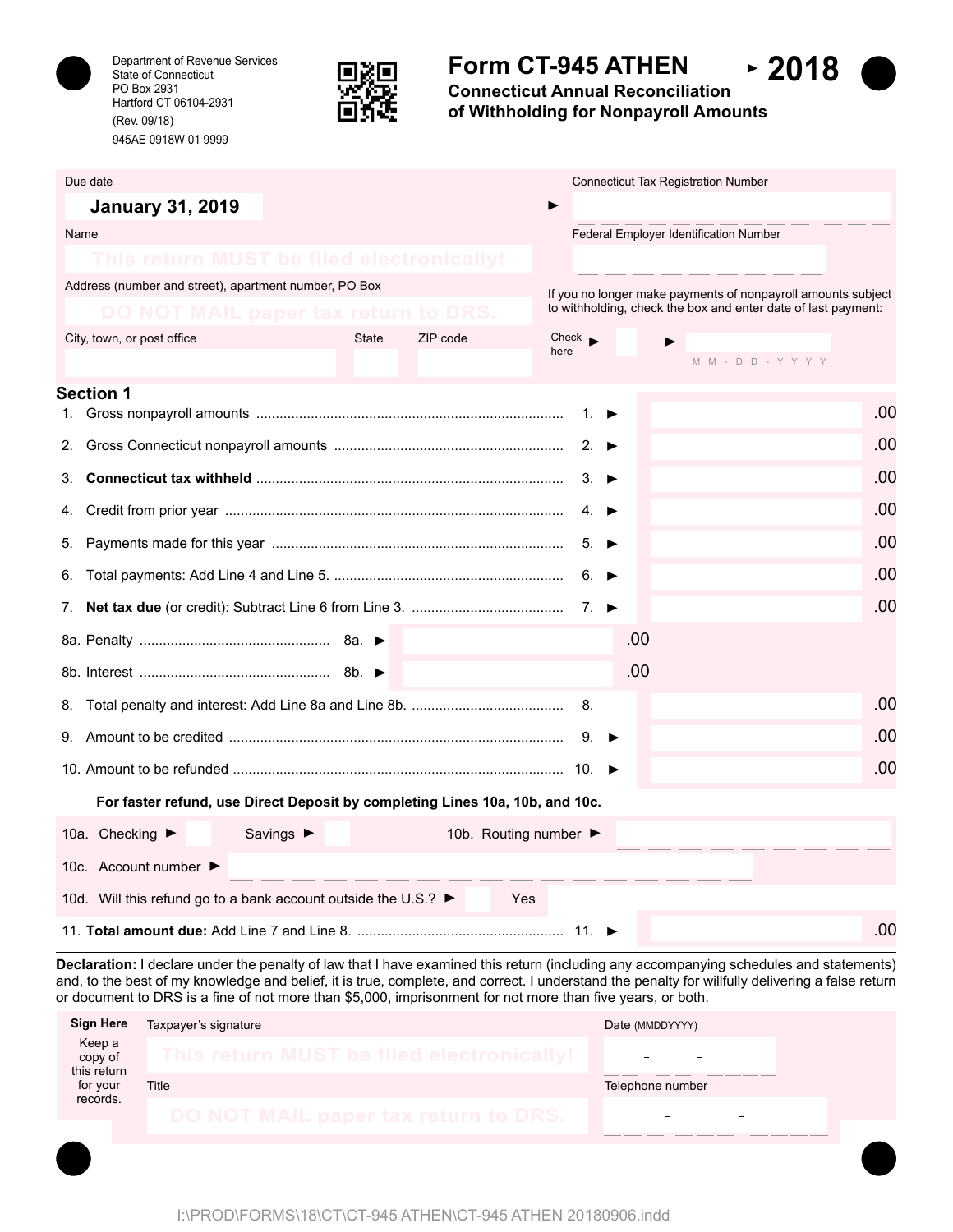





Connecticut Tax Registration Number

 $\overline{a}$ 



| January                        | February                | <b>March</b>            |
|--------------------------------|-------------------------|-------------------------|
| $\vert$ 1                      | $\mathbf 1$             | 1                       |
| $\overline{c}$                 | $\mathbf 2$             | $\overline{c}$          |
| $\sqrt{3}$                     | 3                       | 3                       |
| $\overline{4}$                 | $\overline{\mathbf{4}}$ | $\overline{\mathbf{4}}$ |
| $\boxed{5}$                    | $\overline{5}$          | 5                       |
| $\,6$                          | $\,6$                   | $\,6$                   |
| <b>April</b>                   | <b>May</b>              | June                    |
| $\vert$ 1                      | $\mathbf 1$             | 1                       |
| $\overline{2}$                 | $\overline{c}$          | $\overline{c}$          |
| $\overline{3}$                 | $\overline{3}$          | 3                       |
| $\overline{4}$                 | $\overline{\mathbf{4}}$ | 4                       |
| 5                              | $\overline{5}$          | 5                       |
| $\,6$                          | $\,6$                   | $\,6\,$                 |
| July                           | <b>August</b>           | September               |
| $\vert$ 1                      | $\mathbf{1}$            | 1                       |
| $\overline{c}$                 | $\overline{c}$          | $\overline{c}$          |
| $\vert$                        | $\mathbf{3}$            | $\mathbf{3}$            |
| $\overline{\mathbf{4}}$        | $\overline{\mathbf{4}}$ | 4                       |
| $\overline{5}$                 | 5                       | 5                       |
| $\,6$                          | $\,6$                   | $\,6\,$                 |
| October                        | November                | <b>December</b>         |
| $\mathbf{1}$                   | $\mathbf 1$             | 1                       |
| $\overline{2}$                 | $\overline{c}$          | $\overline{c}$          |
| $\overline{3}$                 | 3                       | $\mathbf{3}$            |
| $\overline{\mathbf{4}}$        | $\overline{\mathbf{4}}$ | 4                       |
| $\overline{5}$                 | 5                       | 5                       |
| $6\overline{6}$                | $\,6$                   | $\,6\,$                 |
| 7 Total liability for the year |                         | 00                      |

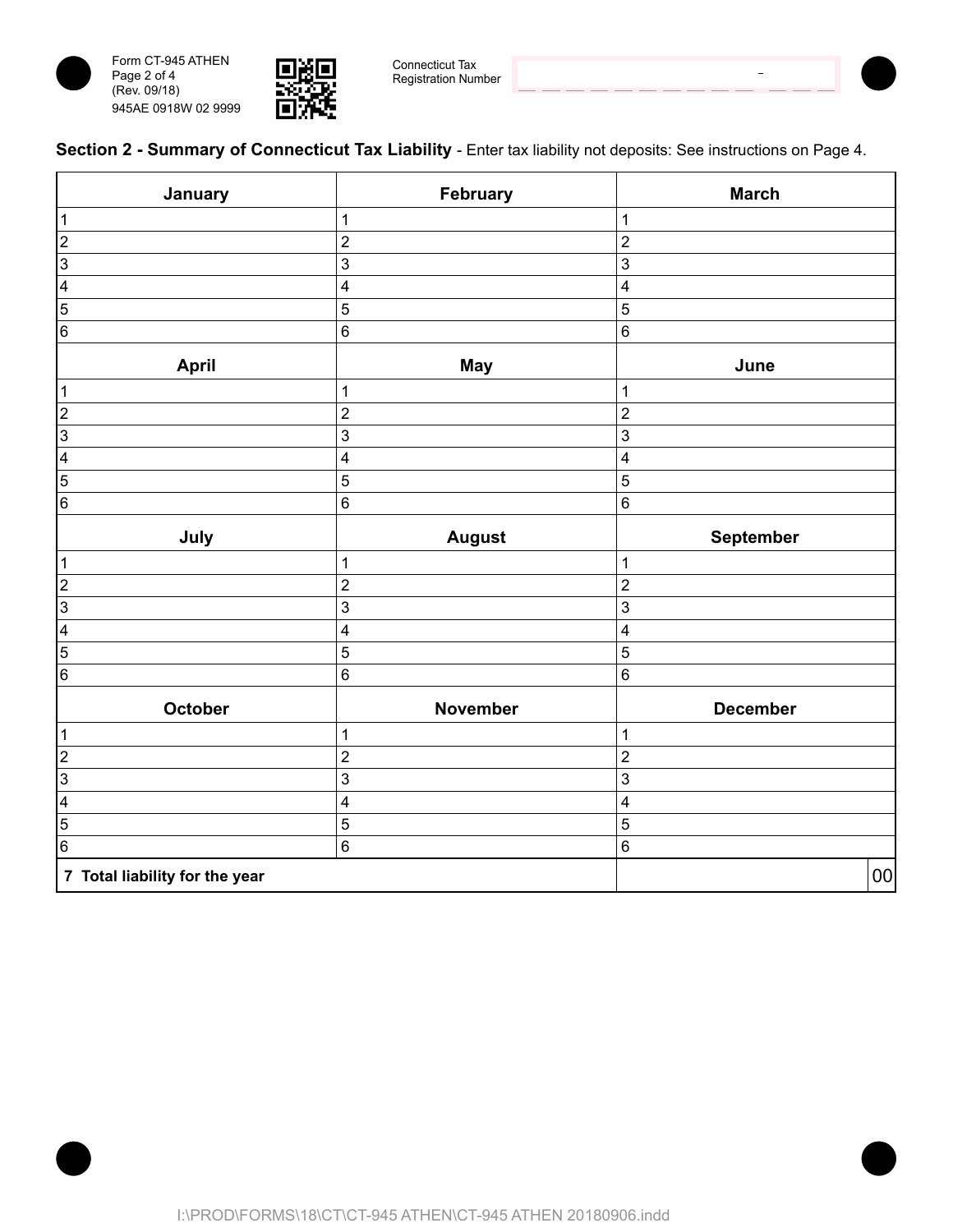## **Form CT-945 ATHEN Instructions**

## **General Instructions**

**Form CT-945 ATHEN** is used by designated withholding agents only. Designated withholding agents who are registered for Connecticut income tax withholding are required to file Form CT-945 ATHEN **even if**:

- No tax is due:
- No tax was required to be withheld for the year; **or**
- Federal Form 945, Annual Return of Withheld Federal Income Tax, is not required to be filed.

See **Policy Statement 2018(1)**, *Income Tax Withholding for Athletes or Entertainers*.

Do not use this form to amend a previously filed Form CT-945 ATHEN. See *Amended Returns*, on Page 4.

#### **When to File**

Form CT-945 ATHEN is due **January 31, 2019**. However, a designated withholding agent who has made timely deposits in full payment of the taxes for calendar year 2018 may file Form CT-945 ATHEN on or before February 10, 2019. If the due date falls on a Saturday, Sunday, or legal holiday, the return will be considered timely if filed by the next business day.

## **Requirement to File and Pay Electronically**

Form CT-945 ATHEN, and any amount due, must be filed and paid electronically. Generally, a payment made electronically is a payment made by electronic funds transfer (EFT). See **Informational Publication 2017(15)**, *Filing and Paying Connecticut Taxes Electronically*. Only taxpayers that receive a waiver from the electronic filing requirement from DRS may file paper withholding forms. See *Electronic Filing Waiver*, below.

Use the Taxpayer Service Center (*TSC*) to electronically file this return. See *Taxpayer Service Center (TSC)*, on Page 4.

## **Electronic Filing Waiver**

To request a waiver from the electronic filing requirement visit **www.ct.gov/drs/TSCfiling** and complete **Form DRS-EWVR**, *Electronic Filing and Payment Waiver Request*.

If you received a waiver from electronic filing and payment from DRS, make check payable to **Commissioner of Revenue Services**. Write your Connecticut Tax Registration Number on your check. Mail your completed return and payment, if applicable, to the address on the return.

Please note that each form is year specific. To prevent any delay in processing your return or refund, the correct year's form must be submitted to DRS.

## **Line Instructions**

#### **Line 1**

Enter total payments made to athletes or entertainers during calendar year 2018 whether or not the performances took place in Connecticut and whether or not the payments are subject to Connecticut income tax withholding. CT-945 ATHEN Instructions (Rev. 09/18) Page 3 of 4

#### **Line 2**

Enter total payments made to athletes or entertainers for performances in Connecticut during calendar year 2018 whether or not the payments are subject to Connecticut income tax withholding.

#### **Line 3**

Enter total Connecticut income tax withheld from payments made to athletes or entertainers during calendar year 2018.

#### **Line 4**

Enter credit from your prior year Form CT-945 ATHEN, Line 9. However, if any portion of that amount was overwithheld from athletes or entertainers during a prior year and not repaid to those athletes or entertainers prior to the end of that year or prior to filing the return for that year, whichever is earlier, subtract the portion not repaid from the amount on Line 9 of your prior year Form CT-945 ATHEN. Enter the difference on Line 4.

#### **Line 5**

Enter the sum of all payments made for calendar year 2018.

#### **Line 6**

Add Line 4 and Line 5. This is your total payments and credits for calendar year 2018.

#### **Line 7**

Subtract Line 6 from Line 3 and enter the difference. If Line 3 is more than Line 6, complete Line 8a and Line 8b if necessary, then go to Line 11. If Line 6 is more than Line 3, complete Line 9 and Line 10.

#### **Line 8**

Enter penalty on Line 8a, interest on Line 8b, and the total on Line 8.

**Late Payment Penalty:** The penalty for paying all or a portion of the tax late is 10% of the tax paid late.

**Late Electronic Payment Penalty:** The following penalties will apply if an electronic funds transfer (EFT) payment is remitted late:

- 2% of the tax due for EFT payments not more than five days late;
- 5% of EFT payments more than five days but not more than 15 days late; **and**
- 10% of EFT payments more than 15 days late.

**Penalty for Failure to Pay Electronically:** The following graduated penalty amounts will apply if you fail to remit payments electronically:

- First offense 10% penalty on the amount of the required tax payment, but not more than \$2,500;
- Second offense 10% penalty, but not more than \$10,000; **and**
- Third and subsequent offenses 10% penalty.